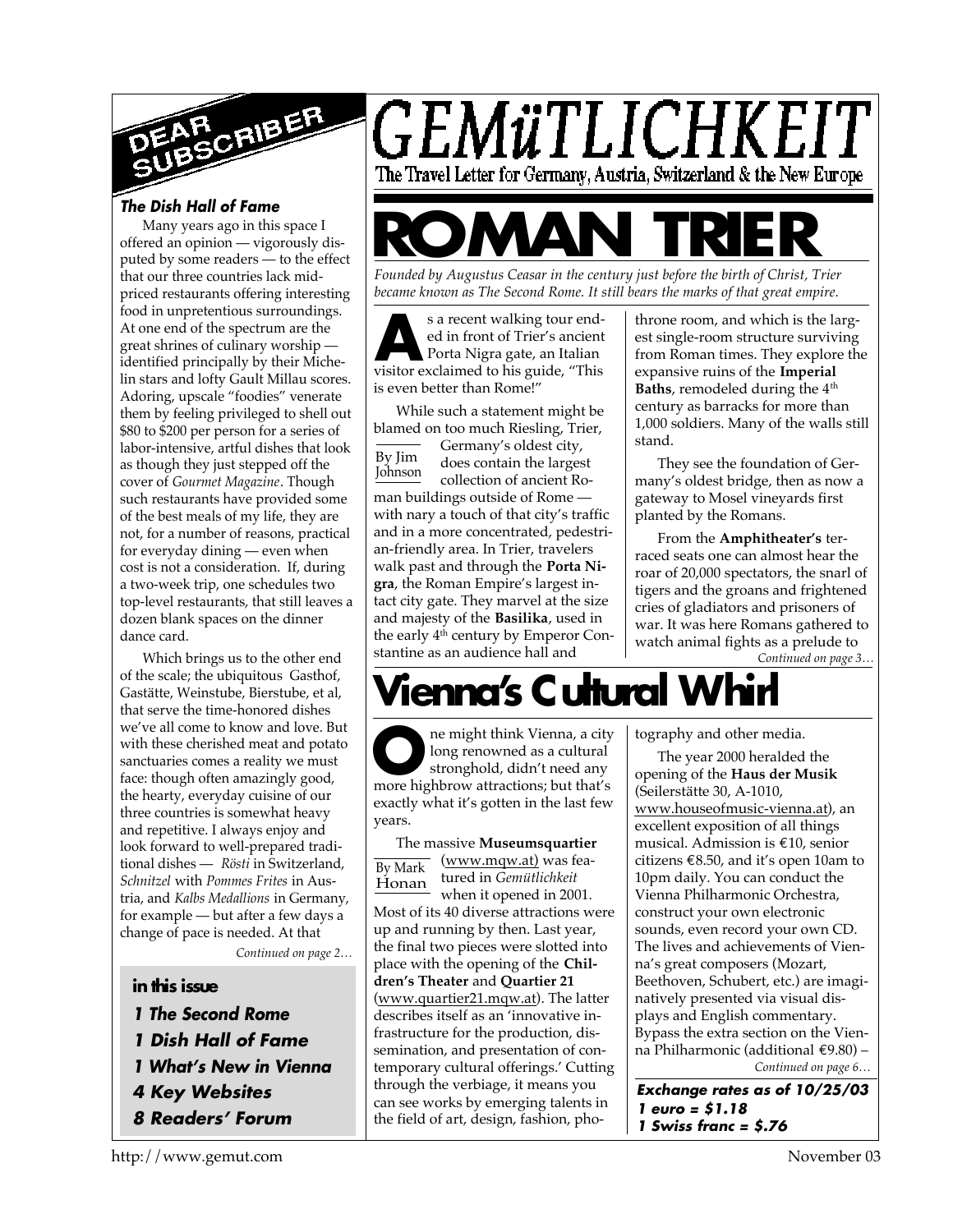# *DEAR SUBSCRIBER Continued from page 1*

point, the difficulty is finding something in the vast open space between €90 seven-course-feasts and *Jägerschnitzel.* Over the past dozen years, at least in major cities like Berlin, Munich, Vienna, and Zürich, that void has largely been filled. Berlin, especially, offers a wide choice of affordable restaurants that serve inventive, lighter dishes. At such places as **Filou**, **Tavola Calda**, and **Florian** you can wear blue jeans yet be assured of affordable, high-caliber meals made from the freshest ingredients. In some cases, such as at Florian, the dishes are often updated, less hefty versions of old standbys. I recall, for example, that restaurant's *Tafelspitz*: thin, tender slices of moist beef, gently infused with the flavors of winter vegetables and a suggestion of garlic, creating a taste I have not experienced before or since with that dish.

Food, I'll readily admit, is a high priority. Part of every travel day is given to choosing the evening's restaurant. We use the recommendations of guidebooks, friends, readers, locals and, of course, our hotelier — probably in reverse order. When we're out walking during the day, exploring a town or neighborhood, we constantly keep an eye out for possible candidates for that night's, or the next's, dinner. Usually we pick one and make an on-the-spot reservation. But sometimes, having three or four possibilities in mind, we simply leave our hotel early and give them all a second look before making a final decision — a decision that is occasionally dictated by which one will take us. In the selection process, a busy place is a very good sign and, of course, one must always read the menu posted outside. The dishes have to at least *sound* good. We try to avoid restaurants that offer menus in English. It's an indication of tourists, which too often means indifferent food and sometimes the English menu is incomplete.

In Europe, we seek tastes not usually found on this side of the Atlantic. Game is an obvious example. Venison, wild boar, and pheasant are seldom seen on U.S. restaurant menus. The tame mushrooms sold at most U.S. supermarkets are tasteless, distant cousins to the typically wild European varieties. Calves liver is a dish not served at any of our town's approximately 50 restaurants but is everywhere in Europe — and delicious. Various versions of fried potatoes are as common in the USA as hamburgers, but none compares with Switzerland's marvelous *Rösti*. Of course there are the great cheeses served in Switzerland's French-speaking restaurants, *Schnitzel* in Vienna and Germany's unsung fish and seafood. And the list goes on.

Recent musings on some of the best dishes we've had over *Gemütlichkeit*'s 17 years has yielded a sort of a "Dish Hall of Fame." Here are a few. You will note that many are of the everyday meat and potatoes variety:

**Augustiner Grossgastätten**, Munich: *Mixed Grill*

**Cafe Hengstler**, Donaueschingen, Germany: *Bienenstich* (pastry)

**Historische Schlossmühle**, Morbach, Germany: *Breast of corn-fed chicken*

**Hotel Bahnhof Restaurant**, Saanen, Switzerland: *Kalbsleber* (calves liver)

**Hotel Beau Rivage Palace**, Lausanne, Switzerland: *Tiramisu*

**Hotel Erzherzog Johann**, Graz, Austria: *Horseradish soup*

**Hotel Les Sources des Alpes**, Leukerbad, Switzerland: *Roasted Bresse chicken*

**Hotel Neu-Meran**, Bad Reichenhall, Germany: *Duck liver pâte*

**Hotel Stadt Hamburg**, Westerland (Sylt), Germany: *Schmalz* (bacon drippings to spread on bread)

**Hotel Vieux Manoir au Lac**, Murten, Switzerland: *Pan fried perch filets*

**La Grappe d'Or**, Lausanne, Switzerland: *Resinet* (wine tart - dessert)

**Restaurant Alter Fuchs**, Salzburg: *Liwanzen mit Powidl und Rumzwetschke* (dessert of prunes, crepes, rum and whipped cream)

**Restaurant Au Cheval Blanc**, Sion, Switzerland: *Zarzuela* (Spanish-style seafood stew)

**Restaurant Haxen Bauer**, Munich: *Haxe* (veal shank)

**Restaurant Lorenzini**, Bern, Switzerland: *Risotto with fresh white truffles*

**Rogacki**, Berlin: *Röstkartoffeln* (fried potatoes)

**Stazione "Da Agnese,"** Intragna, Switzerland: *Risotto with cheese*

**Tavola Calda**, Berlin: *Kalbsleber —*RHB

# **Using Gemütlichkeit**

• Hotel prices listed are for one night. Discounts are often available for longer stays.

• All hotel prices include breakfast unless otherwise noted.

• Local European telephone area codes carry the "0" required for in-country dialing. To phone establishments from outside the country, such as from the USA, do not dial the first "0".

### **Logging on to our Website**

Back issues in text format from January 1993, except for the most recent 12, are available free to subscribers only at http://www.gemut.com (click on "Members"). To access the issues enter the user name and password published in this space each month. The new codes are:

User Name: **leaf** Password: **5802**

# Vol. 17, No. 10 **GEMÜTLICHKEIT** | **HOTEL RESTAURANT RATING KEY** November 2003<br>
The Travel Letter for Germany, Austria, Switzerland & the New Europe<br> **Rational Scale**

**Gemütlichkeit** (ISSN 10431756) is published 11 times each year by UpCountry Publishing, 288 Ridge Road, Ashland OR 97520. TOLL FREE: 1-800/521- 6722 or 541/488-8462, fax: 541/488-8468, e-mail travel@gemut.com. Web site: www.gemut.com. Subscriptions are \$59 per year for 11 issues. While every effort is made to provide correct information in this publication, the publishers can make no guarantees regarding accuracy. *POSTMASTER: SEND ADDRESS CHANGES TO:* **Publishers:** Robert H. & Elizabeth S. Bestor **Publishers: Robert H. & Elizabeth S. Bestor** Editor: **Robert H. Bestor**<br>Contributors: **New State Contributors:** Jim Johnson, Mark Honan **Contributors:** Doug Linton, C. Fischer, R. Holliday, Jim Johnson **Editor: Robert H. BestorContributors: Jim Johnson, Mark Honan** Webmasters: Criss Garcia, Ryan Stowasser<br>Consulting Editor: **Paul Trimes Consulting Editor:** Thomas P. Bestor **Consulting Editor:** Thomas P. Bestor **Subscription Dept:** Subscriber Travel Services: Andy Bestor, Laura Riedel **Webmasters: Criss Garcia, Ryan StowasserConsulting Editor: Thomas P. BestorSubscription Dept: Kurt SteffansSubscriber Travel Services: Andy Bestor, Laura Riedel**

*Gemütlichkeit*, 288 Ridge Road., Ashland OR 97520

| Rating Scale                 | Scale      | <b>Restaurant Criteria</b> |              |
|------------------------------|------------|----------------------------|--------------|
| Excellent                    | $16 - 20$  | Food                       | 65%          |
| Above Average                | 12 - 15    | Service                    | 20%          |
| Average                      | 8 - 11     | Atmosphere                 | 15%          |
| Adequate                     | 4 -<br>- 7 |                            |              |
| Unacceptable                 | 3<br>ი -   |                            |              |
|                              |            | <b>Value Rating</b>        | <b>Scale</b> |
| <b>Hotel Rating Criteria</b> |            |                            |              |
| People/Service               | 30%        | <b>Outstanding Value</b>   | $17 - 20$    |
| Location/Setting             | 15%        | Very Good Value            | $12 - 16$    |
| Guestrooms                   | 30%        | Average Value              | $9 - 11$     |
| Public rooms                 | 5%         | <b>Below Average Value</b> | 5 -<br>- 8   |
| Facilities/Restaurant        | 20%        | A Rip-Off                  | U<br>4       |

# **Special G Designation**

By virtue of location, decor, charm, warmth of management, or combination thereof, an especially pleasant establishment.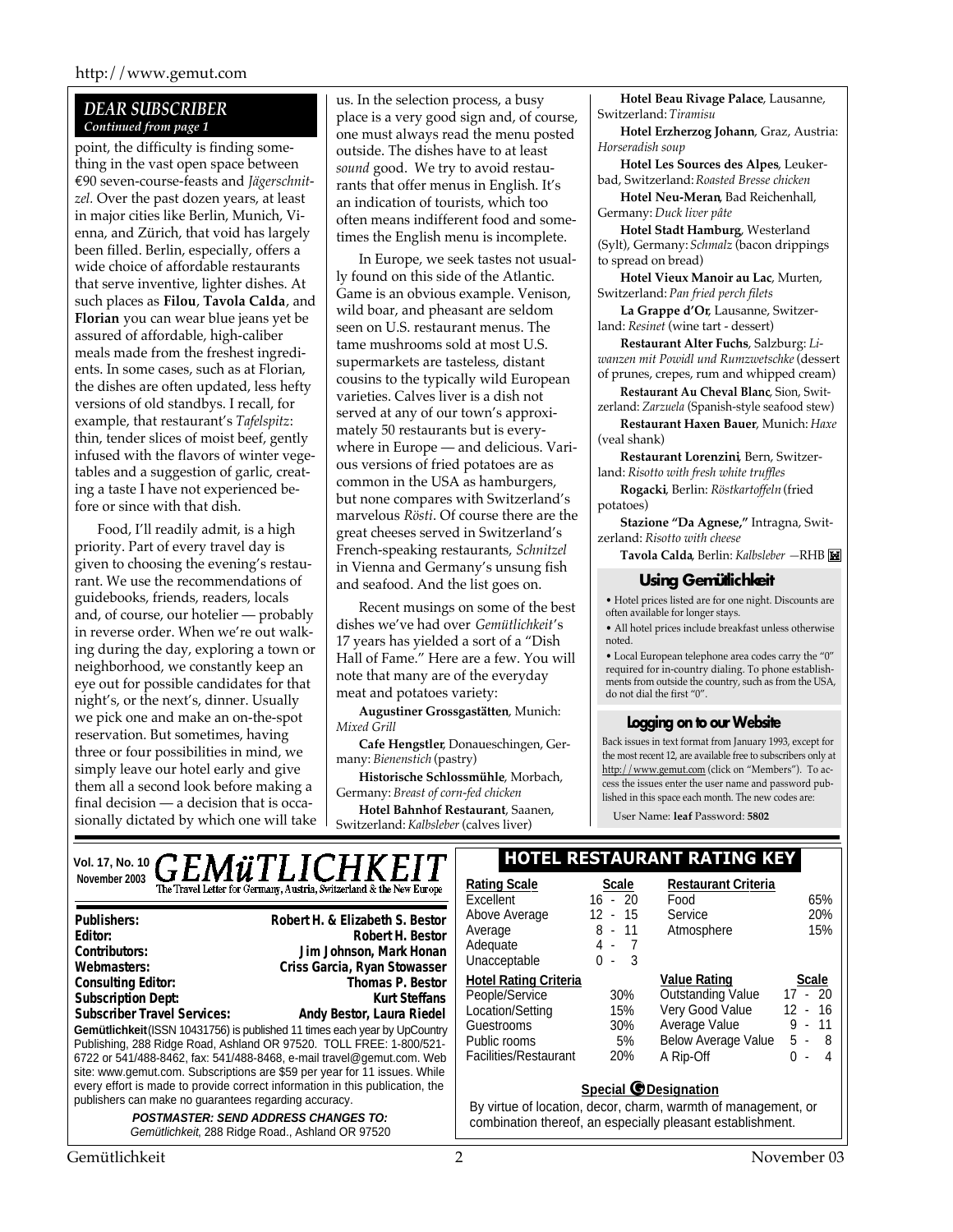# http://www.gemut.com

# *TRIER*

# *Continued from page 1*

those between man and beast and, ultimately, man against man to the death. In the dank dungeons, it's easy to imagine the last moments before the condemned were forced into the arena.

Founded in 16 B.C. under Emperor Augustus, Trier expanded as an imperial residence and capital of the Western Roman Empire. To serve its emperors and a growing population, the Romans built a city of such unprecedented proportions that it was known as Roma Secunda (Rome the Second) and had a population of 80,000.

After the Empire's fall and the city's decline during the Dark Ages, Trier rebounded strongly in the Middle Ages thanks to the power of the Catholic Church and the town's role as residence of archbishops and prince electors. It is a period that produced an extensive collection of medieval, renaissance and baroque buildings. In the early  $20<sup>th</sup>$ -century the focus shifted to charming *Jugendstil* structures.

While stunning ancient architecture is the city's strongest draw, don't miss newer buildings such as the baroque **St. Paulin's Church** and the **Church of our Lady**, Germany's oldest Gothic church. Behind these medieval facades, visitors find architectural styles from the  $4<sup>th</sup>$  through  $18<sup>th</sup>$ centuries. Trier's expansive **Electoral Palace**, built as a "wing" to the Basilika, is considered one of the finest examples of rococo style in Germany, and its baroque **Palace Gardens** are a peaceful green oasis in mid-city. Another popular baroque attraction is the **Karl Marx Haus,** his birthplace but now a museum.

Perhaps one of Trier's most charming areas is its former **Cathedral City**, a mostly intact medieval district. Within the former city-within-a-city, a warren of narrow alleys runs between medieval houses. Much of the old wall still stands, though at somewhat precarious angles.

With most of the ancient city built over through the centuries, and many buildings destroyed by bombs, after

# **Trier Basics**

**Population:** 100,000

**Elevation:** 518 feet (158 meters)

**Tourist Office:** Tourist-Information Trier, An der Porta Nigra, D-54290 Trier, tel 49/ 651/87808 0, fax 44759, email: info@tit.de, web: www.trier.de/tourismus

#### **Driving Distances:**

| Basel       | $408 \mathrm{km}$ | 253 miles |
|-------------|-------------------|-----------|
| Berlin      | 729 km            | 452 miles |
| Bonn        | 146 km            | 91 miles  |
| Frankfurt   | 189 km            | 117 miles |
| Heidelberg  | 196 km            | 122 miles |
| Koblenz     | 122 km            | 76 miles  |
| Munich      | 522 km            | 324 miles |
| Saarbrücken | 94 km             | 58 miles  |
|             |                   |           |

### **Train:**

Hourly rail service from Koblenz and Luxembourg and frequent service from Mannheim via Saarbrücken.

# **Typical Rail Times:**

| Basel       | 4 hours, 45 minutes |
|-------------|---------------------|
| Berlin      | 6 hours, 50 minutes |
| Bonn        | 2 hours, 35 minutes |
| Frankfurt   | 3 hours, 20 minutes |
| Heidelberg  | 3 hours, 20 minutes |
| Koblenz     | 1 hour, 25 minutes  |
| Munich      | 6 hours, 15 minutes |
| Saarbrücken | 1 hour, 25 minutes  |

the war Trier faced a choice of excavating ancient buildings or constructing new ones. Although many tired, boxy department stores from the 1940s and 1950s stand in the shadows of old monuments, the city often chose to dig; mainly out of historic pride and a hope tourists would come. The gamble paid off, tourism and wine are now the city's top two industries. In 1987, UNESCO named Trier a World Heritage Site. In that same year, construction workers building an underground parking garage found the **Forum Baths**, today one of the city's popular attractions.

 "Every time someone puts a shovel in the ground, they find a piece of ancient Trier," said one guide. The moment even a fragment of ancient wall is unearthed, historical preservation laws require that construction stop and archeologists be called in. Still, much of the old city, the extensive temple district and the 80,000-seat **Roman Circus**, for example, remains hidden and only partially charted.

Although some guidebooks suggest ways to "see Trier in one day" or even one hour, the city deserves at least two days. With interior visits, it takes nearly a full day just to explore

the attractions around the pedestrian district. Several key stops such as the **Barbara Baths**, **Roman Bridge** and Amphitheater require a short walk or drive outside the central district, though they are still within the walls. Add a boat ride or stroll along the Mosel and some quiet lunchtime moments at a wine bistro, and two days are quickly filled.

Try to fit in a visit to the **Rheinisches Landesmuseum**, an outstanding archaeological museum with Germany's most extensive Roman collection. Leading treasures include a giant mosaic of a chariot driver, a grouping of magnificent glass artifacts, one of the world's largest collections of Roman coins, and a courtyard with building stones, columns and sarcophagi.

Trier is considered the cradle of German wine culture, and the milelong **Wine Teaching Path** winds through vineyards to the village of Olewig. Rotating weekly, village vintners offer tours of their wineries and wine cellars, tastings and light food.

The city also is a staging point for excursions (by car, bus or bicycle) to the remote, volcanic mountains of the Eifel region north of the Mosel, the more rugged Hunsrück Region to the south, to the nearby Ruwer, Saar and Sauer Rivers and along the Mosel itself — either toward the Rhine or upstream to Luxembourg. It is also only minutes from France.

Guided walking tours in English are available Saturdays at 1:30pm from May through October. The twohour sojourn covers most major attractions from the outside with interior visits to the Basilika and the Imperial Baths. The Amphitheater is not included. The **City-Tour Trier**, a 35 minute whirlwind in a covered, double-decker bus, runs from March through November with hourly trips each day from 10am to 5pm.

Another option is the **Trier-Card**, which includes free transportation on city buses. The "TrierTour" bus route includes stops at 16 attractions where travelers can get off and on with no time limits. The card, good for three days, also entitles visitors to reduced admission prices to museums and monuments and on tours and bike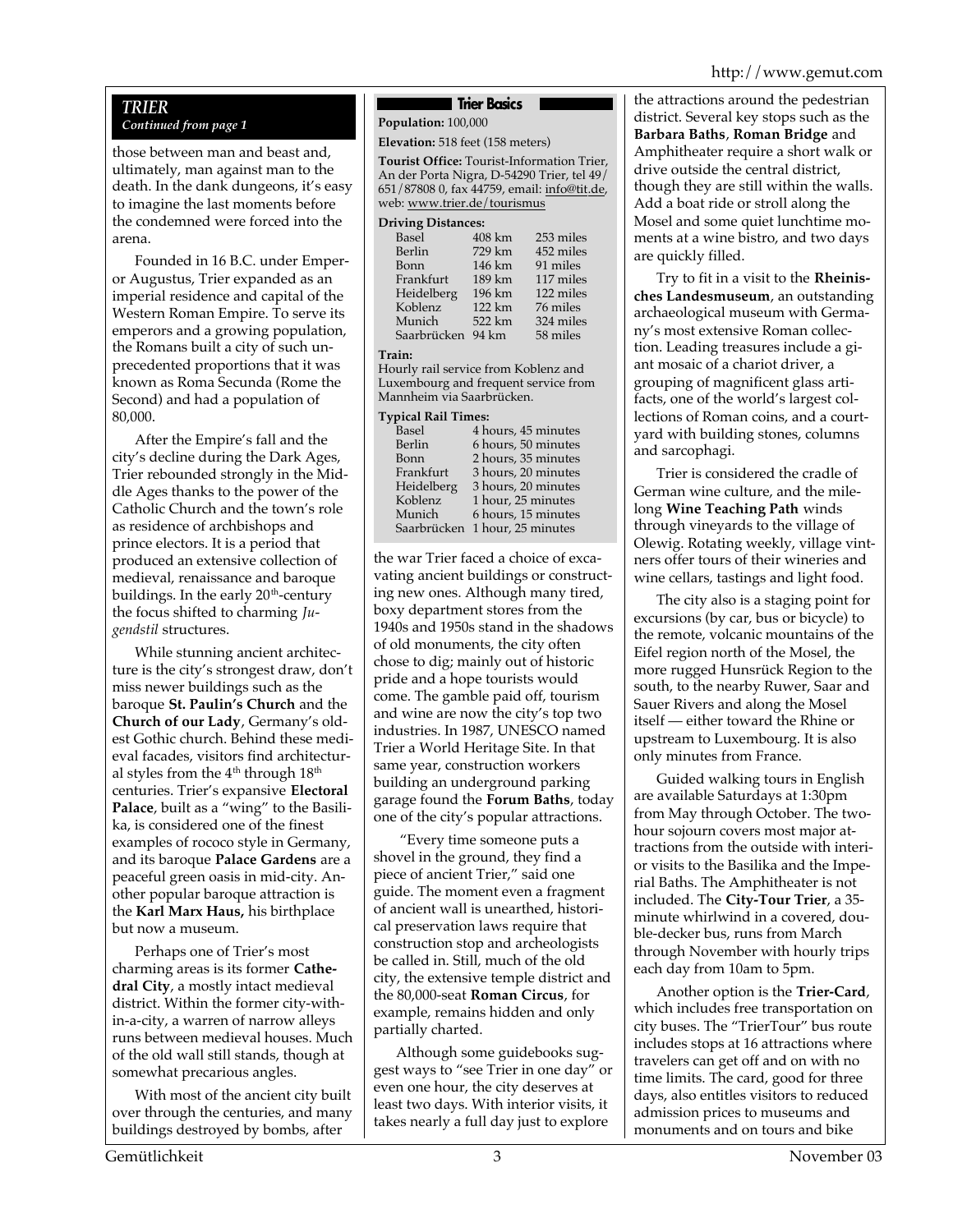# http://www.gemut.com

rentals. The cost is  $\epsilon$ 9 for adults and €15 for a family of up to two adults and three children.

If budget permits, it's worthwhile to hire a private guide through the Trier Tourist Office. The cost is €65 for two hours, €90 for three hours, and €150 for a full day. The guides  $$ many of them retired teachers or professors — use Trier's history to impart a deeper understanding of how Europe developed over the past 2,000 years. And, unlike guidebooks, they are aware of the very latest discoveries: Just this year, for example, during excavation on the grounds of the city's Mutterhaus Hospital, experts from the **Roman Archaeological Museum** unearthed a Roman "insula"—a residential city block—as well as a partially paved street and a structure about 130 feet (40 meters) long.

Trier's English-language tourism website at www.trier.de is an excellent source of information and includes current schedules and prices for all attractions. (Note that many attractions are closed or have limited hours from November-March.)

# **Lodging**

Trier hotels generally offer good value with most double rooms falling well under €100 a night. Some of the best choices are in Olewig, a former

### **Key Websites for the Traveler**

**• www.gemut.com** Gateway site for travelers to Germanic Europe, including car rental, rail passes, hotel bookings, traveler feedback, travel tips and past issues (free access to back issues for subscribers; see log-on info on page 2).

**• www.viamichelin.com** The Michelin database of hotels and restaurants plus great interactive trip planning tools.

**• www.travelgearnow.com** Guidebooks, maps, travel accessories, luggage, all at 10% off for subscribers.

- **www.webflyer.com** Informative frequent flyer forums make this a must for air travelers.
- 
- **bahn.hafas.de/bin/query.exe/en** German rail. Train schedules throughout Europe, not just Germany.
- **www.sbb.ch/index\_e.htm** Swiss and European rail schedules.
- **www.ski-europe.com** Top web resource for skiers with much data on Alpine resorts.

**• www.myswitzerland.com** Website of Switzerland's national tourist authority.

**• www.germany-tourism.de** Germany's national tourist authority.

**• www.austria.info/us** Austria's national tourist authority.

**• http://www.hhog.de** Website for an alliance of historic German cities.

wine village now within Trier's city limits. The setting is parklike with hilltop villas and vintners' homes overlooking the town. It's a 15- to 20 minute walk or 10-minute bus ride to the city center's pedestrian zone.

# Hotel Blesius Garten

Built as a country estate in Enrigte 1789 in Olewig, the Blesius **EDITOR** Garten provides a charming retreat surrounded by vineyards,parks and woodlands. The Kraft family bought the inn in 1979, and their passion shows in every detail. With individually selected furniture and accessories, the hotel's 63 rooms feel like private bedrooms or parlors — only larger. Some even have plush recliners. The hotel has three restaurants and, since 1998, its own popular microbrewery.

Even-numbered rooms open to the beer garden, which can stay boisterous past some travelers' bedtimes. Room 103, a large double with a small parlor and closet, looks out to quiet vineyards.

**Daily Rates:** Singles €54-75, double €82-116. Parking garage €6 **Contact:** Hotel Blesius Garten, Olewiger Str. 135, D-54295 Trier, tel +49/ 651/3606/0, fax 3606/33, email: info@blesius-garden.de, web: www.blesius-garten.de **Rating:** QUALITY 17/20 VALUE 17/20

# Weinhaus Becker

Another Olewig option is this 42 bed, family-run hotel, restaurant and winery. While the building is  $20<sup>th</sup>$ century and lacks the character of some of its neighbor villa hotels, the rooms are spacious and the rates reasonable. When Wolfgang Becker isn't working wonders in the kitchen, he joins wife Christine making guests feel welcome. The neighborhood is quiet with a rural atmosphere, and guests can quickly escape any semblance of city life with a stroll through the family vineyards (the Beckers also give informative tours). Ask for one of the many rooms with balcony.

**Daily Rates:** Single €40-50, double €75-85

**Contact:** Weinhaus Becker, D-54295 Trier-Olewig, Olewiger Str. 206, tel. +49/651/938080, fax 930888, email:

weinhausbecker@t-online.de, www.weinhaus-becker.de. Proprietors: Christine and Wolfgang Becker **Rating:** QUALITY 15/20 VALUE 16/20

# Hotel Villa Hügel

This 1914 *Jugendstil* villa is pure charm — and a good value. The wooded, hilltop setting overlooks the Cathedral, the Palace Gardens and the Imperial Baths, with a backdrop of the Mosel hills. The high-ceilinged rooms are so spacious that some doubles could almost pass as junior suites. Furnishings are plush. A modern addition blends well with the original villa.

Views are to the town or the villa's pleasant gardens. Outdoors, guests lounge in the gardens, on split-level terraces or stroll the property. Inside, are a pool and sauna.

Rooms have city names instead of numbers. Wien, a "smaller" room in the new wing, has a balcony overlooking the garden. The larger Oslo, with a couch and sitting area, looks to the hills. Köln, on the top floor is a huge double, almost a penthouse. Hamburg is the prize room, located in the villa with a panoramic balcony. Although standard rooms are more than adequate, we advise spending an extra €15-20 per night for an oversized deluxe room with terrace or balcony.

Dinner, for hotel guests only, features light, regional cuisine.

**Daily Rates:** Singles €69-88, doubles €97-136

**Contact:** Hotel Villa Hügel, Bernhardstrasse 14, D-54295 Trier, tel. +49/651/33066, fax 37958, email: hotel-villa-huegel@t-online.de, web: www.hotel-villa-huegel.de **Rating:** QUALITY 16/20, VALUE 16/20

### Hille's Hostel

Not to be confused with a youth hostel, the privately owned Hille's Hostel is a superb choice for budgetconscious travelers of all ages. Rates are low  $-\epsilon$ 32 for a double — and the communal kitchen and laundry facilities also help keep costs down. Admittedly, there are no frills, but the hostel is modern, clean and friendly with private rooms and bathroom facilities. The bunk beds may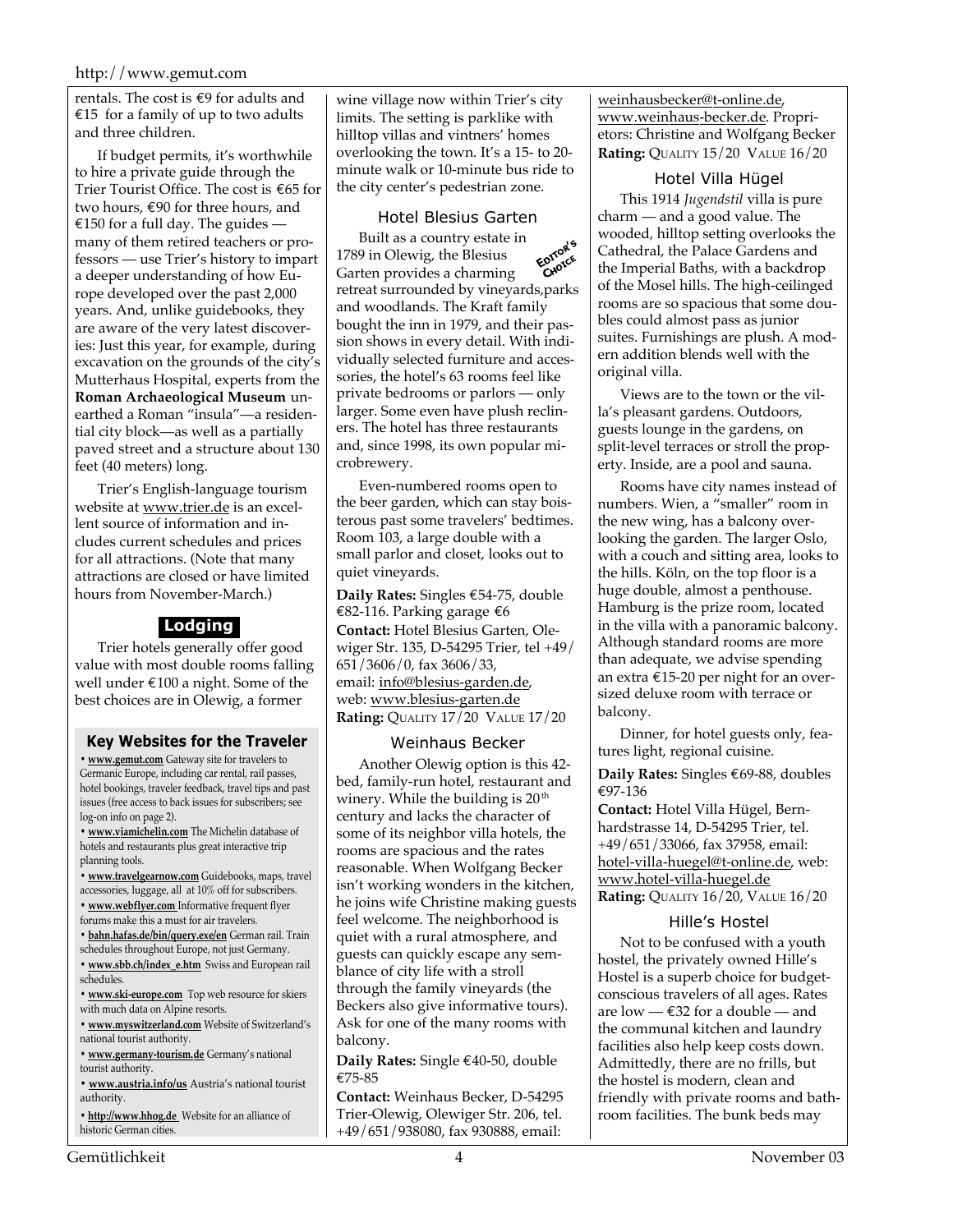even appeal to kids and bring back memories for adults. The hostel is just a few blocks from the main rail station.

**Daily Rates:** Singles €27, doubles €32, quad "family" €48. No breakfast. Key deposit €6 **Contact:** Hille's Hostel, Gartenfeldstrasse 7, D-54290 Trier, tel +49/651 710 2785, email: info@hilles-hosteltrier.de, web: www.hilles-hosteltrier.de. Proprietor: Hille Neu. **Rating:** QUALITY 11/20 VALUE 16/20

# Hotel Deutscher Hof

Despite its 102 rooms, the modern, family-run Deutscher Hof feels intimate and personal. Because of the hotel's group trade, all guests can benefit from the availability of handicapped-accessible rooms, rooms for families, special-diet meals (for example: vegetarian, high-fiber or low-fat), an extensive wellness area with massage and cosmetics, a huge buffet and even a bowling alley. One recent guest inquired about an ironing board and had perfectly pressed clothes the next morning—at no charge. The hotel is across the street from the start of the pedestrian zone.

**Daily Rates:** Singles €60-80, doubles €90-110. Free parking.

**Contact:** Hotel Deutscher Hof, Südallee 25, D-54290 Trier, tel. +49/ 651/9778/0, fax: 9778/400, email: info@hotel-deutscher-hof.de, web: www.hotel-deutscher-hof.de. **Rating:** QUALITY 16/20 VALUE 16/20

# Dorint Hotel Porta Nigra

This boxy, cookie-cutter, late 60s structure looks out of place across the street from the ancient Porta Nigra. Inside, however, is a perfectly fine four-star hotel in a central location. Request an upper-floor, even-numbered room (such as 414) facing the Porta Nigra. Double-glazed windows eliminate most street noise.

**Daily Rates:** Singles €109-122, doubles €124-137

**Contact:** Dorint Hotel Trier, Porta-Nigra-Platz 1, D-54292 Trier, tel. +49/ 651/27010, fax. 2701170, web: www.dorint.com/trier **Rating:** QUALITY 16/20 VALUE 15/20

Hotel-Café Astoria One of the better in-town values,

the Hotel-Café Astoria is typical of Trier's "urban villas" of the late 19<sup>th</sup> and early  $20<sup>th</sup>$  centuries. Its white facade is offset by stone trim and a steep slate roof. The 14 rooms are modern, spacious and bright with large windows and tasteful, if somewhat plain, decor. Bathrooms have small, Plexiglas "cell showers" but are otherwise ok. It's just a few minutes' walk from the Porta Nigra.

**Daily Rates:** Singles €50-60, doubles €70-82

**Contact:** Hotel-Café Astoria, Bruchhausenstrasse 4, D-54290 Trier, tel. +49/651/978350, fax 41121, email: info@astoria-hotel.de, web: www.astoria-hotel.de **Rating:** QUALITY 14/20 VALUE 16/20

# Hotel Zum Christophel

 About 100 years old and operated by the fourth generation of the Keufen family, Zum Christophel is literally in the shadow of the Porta Nigra. It offers 11 rooms, most of them spacious and all spotless and modern, if a bit stark. Room 23 is a large double overlooking the Porta Nigra. Room 33, used often by families, has a fold-out couch but no view. Although the two rooms on the top floor have the most character slanting ceilings, skylights, gabled windows — number 41 is the larger.

For center-city value, it's a toss-up between this hotel and the Astoria.

**Daily Rates:** Single €55, double €85, family quad €125

**Contact:** Hotel Zum Christophel, Simeonstrasse 1/Porta-Nigra-Platz, D-54290 Trier, tel. +49/ 651/979420/ 0, fax: 747 32, email: info@zumchristophel.de, web: www.zumchristophel.de

**Rating:** QUALITY 14/20 VALUE 16/20

# Hotel Petrisberg

During World War II, the German army established an anti-aircraft battery on a hillside overlooking Trier. Near that gun emplacement was a small hotel operated by the Pantenberg family. In exchange for  $\cdot$   $\cdot$   $\cdot$  wine, the solding berg family. In exchange for CHOICE wine, the soldiers helped the family dig a cave shelter in the hillside above the hotel. From the mouth of their cave two young boys watched the terrifying, for-real fireworks show in which their city was

destroyed by Allied bombers.

The Pantenberg family survived and their Hotel Petrisberg survived undamaged. It is still there today, on that hill above the town hidden away among trees and vineyards. Its owners and managers are the brothers who watched the bombing of Trier from their hillside shelter 58 years ago, Helmut and Wolfgang Pantenberg.

A longtime "Editor's Choice" and always at or near the top of our list of value hotels, the Petrisberg offers always-spotless rooms, a quiet location with fine views, beautiful grounds, and among the warmest welcomes *Gemütlichkeit* has ever experienced. Highly recommended.

**Daily Rates:** Singles €55 to 65, doubles €85 to 95, suites €125 to 140. Breakfast rooms and all guestrooms are non-smoking.

**Contact:** Hotel Petrisberg, Sickingenstrasse 11, 5500 Trier; tel. +49/0651/ 4640, fax: 46450, email: info@hotelpetrisberg.de, web: www.hotelpetrisberg.de/en



# Weinhaus Becker

In the six years since Christine and Wolfgang Becker converted their small wine bar to a restaurant, Weinhaus Becker has built a superb reputation validated by a one-star rating in Michelin's Red Guide and 17 points with Gault Millau. "I prepare everything myself, from the first appetizer to the last praline," says Becker, who considers himself part chef and part "artistic director."

The menu changes every six to eight weeks depending on what's fresh and in season. Recent appetizers included a "mosaic" of smoked fish, vegetables, sheep's-milk yogurt and greens; sautéed rabbit with mushrooms; and caramelized goose liver served over a poached pear, with vanilla sauce. Main dishes were venison medallions with wild mushrooms and blueberry pancakes; Atlantic halibut with saffron; and shrimp encrusted with a puree of sole and potato served atop sweet chicory. For dessert try ginger soufflé with papaya ragout over white chocolate ice cream. The wine menu is exten-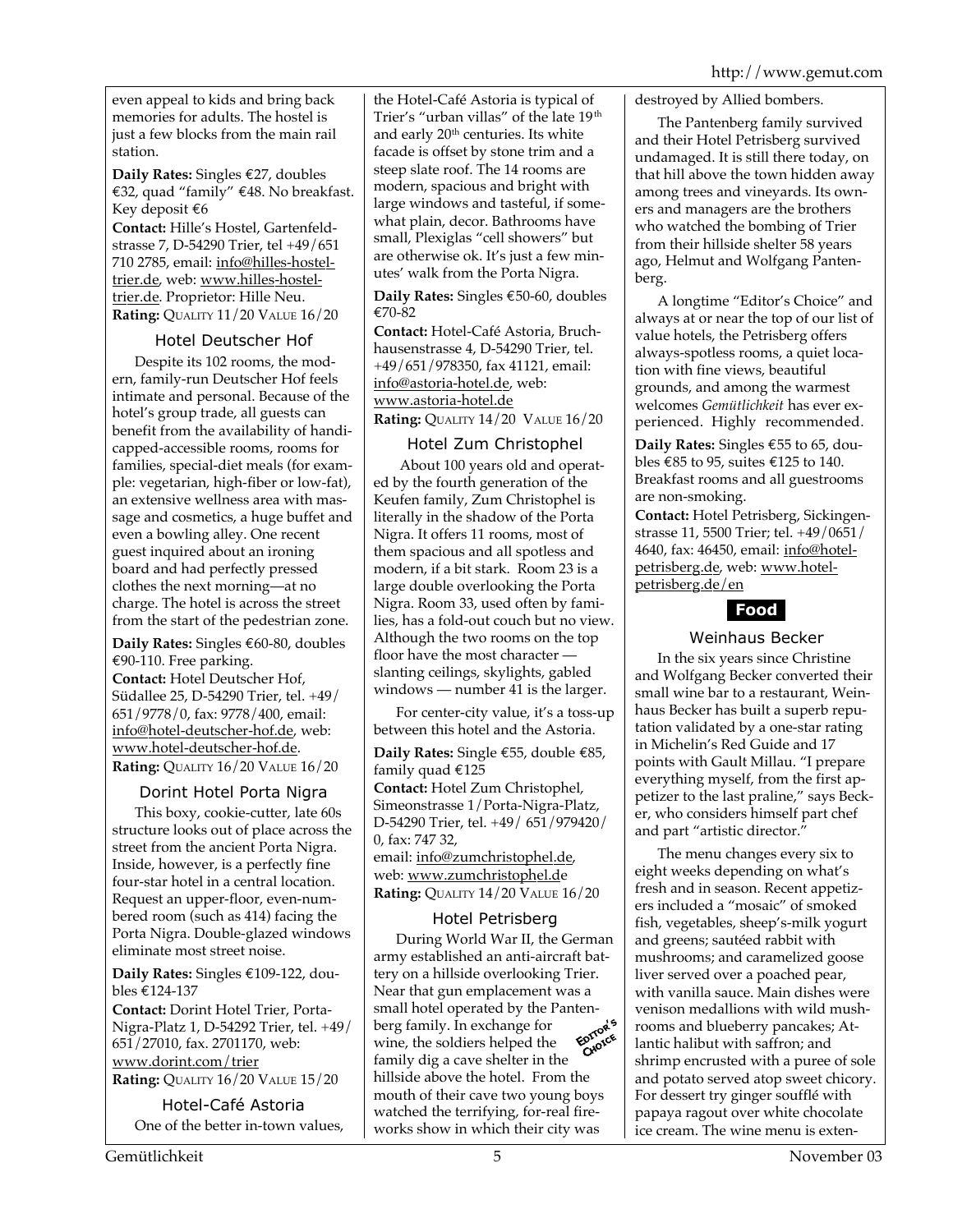sive and of course includes many bottles from the Beckers' own vineyard.

The setting is comfortable and inviting, with 12 tables in a front room and 10 in back. The dominant theme is wine, from barrels on the walls to carvings of wine presses.

Entrées range from €28-32, appetizers from €17-19 and desserts from €8-12. The restaurant also offers a four-course menu for €49.

**Contact:** Weinhaus Becker, D-54295 Trier-Olewig, Olewiger Str. 206, tel. +49/651/938080, fax 938088, email: weinhausbecker@t-online.de, web: www.weinhaus-becker.de. Proprietors: Christine and Wolfgang Becker **Rating:** QUALITY 18/20, VALUE 14/20

# Café Restaurant Brunnenhof

Although Café Restaurant Brunnenhof offers lighter fare like salmon marinated in Riesling, the city center restaurant is heavy on "comfort foods" like beef-and-beer goulash and pan-fried noodles with onions, bacon, potatoes, garlic and cheese. It's also relatively inexpensive with few entrées more than €11. Servings are large and well-prepared. Although located in the  $11<sup>th</sup>$ -century Simeon College, the restaurant's interior is 20<sup>th</sup> century. If possible, choose outdoor dining in the old courtyard with a view to the Porta Nigra. Jazz fans will enjoy the "Jazz im Brunnenhof" outdoor series in July and August.

**Contact:** Brunnenhof Café, Simeonstrasse 60, D-54290 Trier, tel. +49/ 651/700295.

**Rating:** QUALITY 13/20 VALUE 15/20

# Kraft-Bräu

One of three restaurants at Hotel Blesius Garten**,** Kraft-Bräu is Trier's largest beer garden. Many guests come to enjoy the fresh beer and to socialize. Many more are tempted by the culinary offerings. Fish dishes, such as rainbow trout fresh from the trout pool and fried in butter, range from  $£13-17$ . Meat dishes generally fall between €14-20, such as beef filet with pine-nut crust and rosemarychili au jus, and lamb in a red-wine mint sauce. At the Brewery-Bistro, almost everything is under €10: ten Nürnberg sausages, beef stroganoff,

sliced pork with beer sauce and fried potatoes, and fresh pasta with pesto. They'll also bottle your choice of their beers to take with you.

**Contact:** Kraft-Bräu, Olewiger Str. 135, D-54295 Trier, tel. +49 0651 3606- 0, fax +49 0651 3606-33, email: info@blesius-garden.de, web: www.blesius-garten.de **Rating:** QUALITY 14/20, VALUE 15/20

# Etage Restaurant

The specialty at Etage is *Eifeler Fladen*—a flat farmers' bread typical of the region north of the Mosel. Cooked in a stone oven in an open kitchen, it is served crisp with a choice of toppings like tomatoes, mozzarella cheese, broccoli and shrimp. The best of these is a delicious combination of beans with *Mettwurst*, a delightful smoked sausage. Although the menu features many regional dishes with various combinations of meat, fish, sausages and cheese, guests with lighter appetites can choose the salad bar, Apple Mountain (apples, nuts and raisins served in yogurt), and *Klatschkes* (cucumber salad with scallions and Quark — sort of a cross between cottage cheese and cream cheese). A light lunch might cost €8-10, a more complete dinner €9-15. The mezzanine seating offers a nice view of the Art Deco bar, but the rear terrace garden offers the best atmosphere and a quiet retreat from the pedestrian plaza just a few paces away.

**Contact:** Etage Restaurant, Neustrasse 56, D-54292 Trier, tel. +49/651/ 912/0858, fax: 994 6708 **Rating: OUALITY 14/20 VALUE 16/20 <b>M** 

it's pretty superfluous once you've spent two to three hours in the rest of the museum.

Last year, Vienna unveiled its musical take on Hollywood's famous Walk of Fame, by creating 70 plaques honoring its best-known musical proteges. The star-shaped plaques line the pavement along Kärntner Strasse and between the Theater an der Wien and the Haus der Musik.

Last March, the **Albertina**, Vienna's vast repository of graphic art, reopened its doors after several years of renovation hid its treasures from public view (www.albertina.at). In March 2004, when the **Liechtenstein Museum** opens in the Liechtenstein Palace at Fürstengasse 1, visitors will gaze upon works by such masters as Rubens, Raphael, and van Dyck, study bronzes and weaponry, and tour the palace library ( $€3.63$ ).

Not everything about the city is erudite. The winter season brings Christmas markets to Vienna's streets. These are held at several locations around town, but the biggest and most atmospheric is in front of the **Rathaus**. Sip a mug or two of hot, spiced *Glühwein,* lob a snowball of artificial snow (or the real stuff, if the weather obliges), and wander round the stands selling kitsch Christmas gifts and paraphernalia. This year, the market runs from 15th November to 24th December. Other popular Christmas markets in the center include those at **Freyung/Herrengasse** (29th November to 23rd December) and **Spittelberg** (19th November to 23rd December).

Other traditional winter attractions include the opulent black tie balls and the New Year's Eve/Day concerts. This year, there's also the **New Year's Eve Trail**, an all-invited open-air party which promises fun and revelry across the whole central district. For details of this and much else, visit the tourist office web site www.wien.info.

If the above sounds enticing, bear in mind that we haven't even mentioned Vienna's truly great sights - **Stephansdom**, **Kunsthistorisches Museum**, **Schloss Schönbrunn** and the like. With all this, it's no wonder that the town's historic center was granted the status of UNESCO world cultural heritage site, in 2001. Our only question is this: what took them so long?

# **Lodging**

Hotel Altstadt Vienna

*Gemütlichkeit's* 1994 "Hotel of Year" still retains its  $\Delta r$ <sup>4</sup> CHOICE the Year" still retains its Art Nouveau decor, clever guestrooms, and owner Otto Wiesenthal's efficient but guest-friendly management style.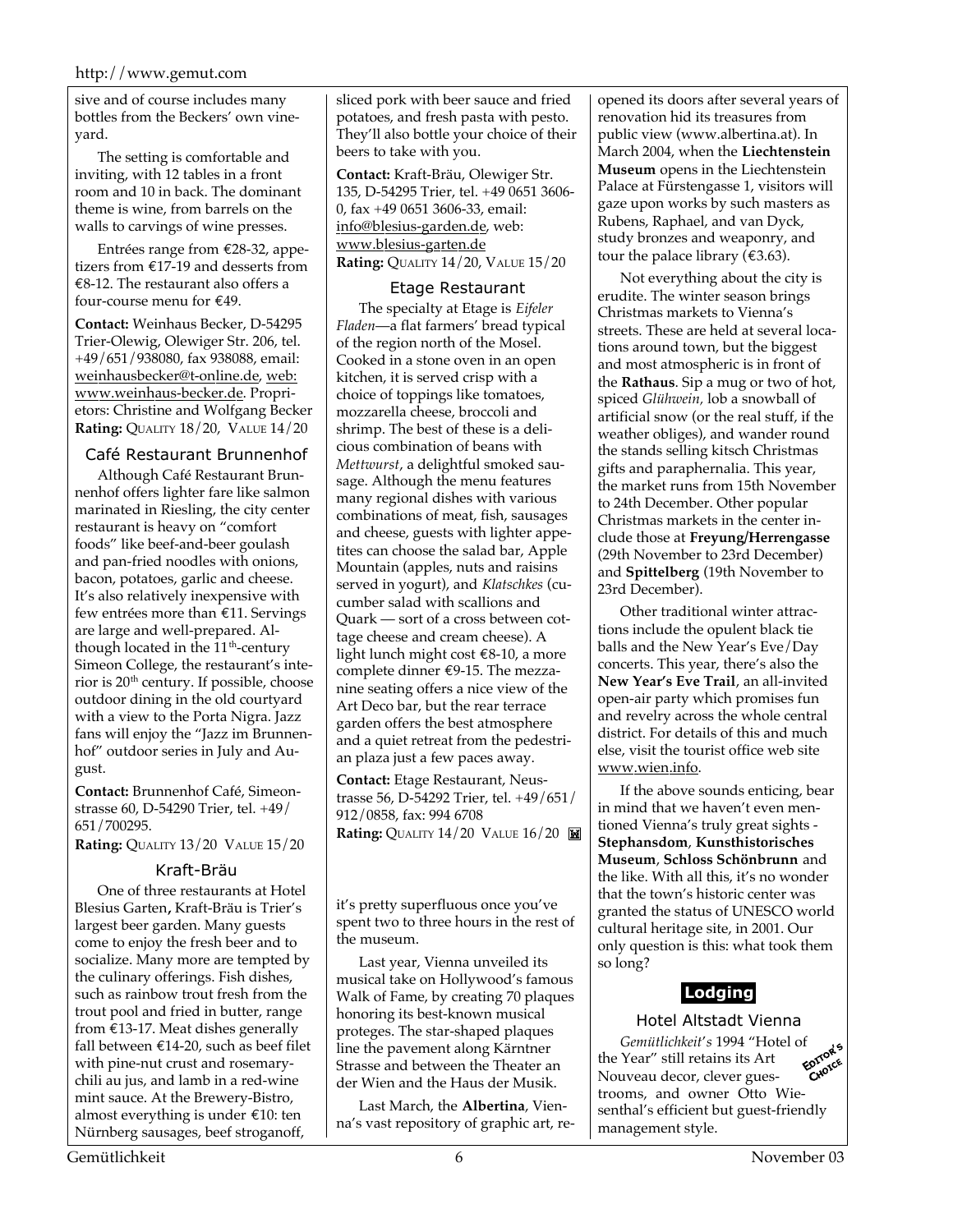In a building of wide corridors, squeaky old wooden floors, high ceilings and soaring windows, the hotel's spacious and inviting "Red Salon" is its *gemütlich* heart. Here, on late winter afternoons, guests warm themselves with hot drinks by an open fire while looking over the roofs of Vienna to the neighboring Church of St. Ulrich. The same room is also the place for a nightcap and, next morning, works as a light and airy breakfast room.

No two guestrooms are alike and all have been carefully decorated in a minimalist Art Nouveau style that includes halogen lighting and wellchosen modern art. Each comes with a telephone in both bed and bathroom, master light switches, cable TV with CNN, and a selection of complimentary toiletries.

A capable and accommodating staff will see that your early-morning taxi to the airport is on time, arrange for opera or concert tickets, and recommend off-the-beaten track restaurants in a variety of price categories.

The hotel's location, just outside the Ring, might be a drawback for some, but others will enjoy life in an urban neighborhood of interesting shops, good restaurants and few tourists. The *Zentrum* is only 15 minutes on foot or five minutes by underground. In an expensive city, this hotel is a good value.

**Daily Rates:** Singles €99 to 138, doubles  $\text{\textsterling}129$  to 148, suites  $\text{\textsterling}149$  to 249 **Contact:** Altstadt Vienna, Kirchengasse 41, tel. +43/01/526 3399-0, fax 523 4901, email: hotel@altstadt.at, web: www.altstadt.at

**Rating:** QUALITY 16/20, VALUE 15/20

# Hotel Post

In most cities, overlooking the Post Office would not be a plus. However, this is Vienna, where architectural jewels shine in the most unexpected places. Sure enough, the Post Office boasts a graceful pediment depicting a brace of angels bearing Austria's two-headed-eagle crest — it's a fine sight to greet you as you draw back your bedroom curtains. The three-star Post has always been good value for its central location, though the rooms used to look somewhat tired and dreary. Then renovations a couple of years ago endowed them with cheerful pastel colors. Yet they still retain an old-fashioned feel, with parquet floors and solid, standard-issue furniture. They also come with television, radio and telephone. Many are a generous size, and those without private bathroom are especially good value if you don't mind using communal facilities.

**Daily Rates:** Singles €62-68, doubles €93-111. Rooms with shared bathroom facilities are about one-third less.

**Contact:** Hotel Post, Fleischmarkt 24 A-1010 Wien, Austria , tel .+43/1/ 515830, fax 51583 808, email: office@hotel-post-wien.at, web: www.hotel-post-wien.at **Rating:** QUALITY 12/20 VALUE 15/20

# Hotel Austria

Tucked away down a quiet yet central cul-de-sac, this three star hotel lets you enjoy Vienna's sights and nightlife while allowing easy retreat to your room to shut out the noise when it suits. The calm setting is reflected in the demeanor of the reserved yet helpful staff, and the comfortable yet unostentatious furnishings. Many rooms have crystal chandeliers, gilt mirrors and oriental carpets, alongside the occasional Baroque or Biedermeier ornament. All have TV, radio, telephone and minibar, though some cheaper rooms are without private bathroom. **Daily Rates:** Singles €49-95, doubles, €78-120

**Contact:** Hotel Austria, Am Fleischmarkt 20, A-1010 Wien, tel. +43/1/ 51523, fax: 51523 506, email: office@hotelaustria-wien.at, web: www.hotelaustria-wien.at **Rating:** QUALITY 13/20 VALUE 14/20

# Das Triest

If you've had your fill of Viennese Baroque, and yearn instead for<br>modern designer chic, check<br>into this feel modern designer chic, check into this fashionable hotel. You'll be following in the footsteps of celebrities like Johnny Depp and Elton John. It's come a long way since its humble beginnings as a coach-stop on the trade route to Trieste port.

Designed by Terence Conran, the

spacious guestrooms are stylish yet understated. The simplicity of white walls is offset by the warmth of bright-colored fabrics and welcoming cherry-wood furnishings. Vienna's historical legacy is not ignored: the salon retains its original 17th-century vaulted ceiling, while black-andwhite prints depict the city's spectacular statuary. An impressive perspective of central Vienna can be enjoyed from the rooftop terrace.

Evenings, the glitzy bar is a popular meeting-place for well-heeled, fashion-conscious locals. Reasonably priced for a five-star, there are 143 rooms, but only two singles. Das Triest has all the facilities and comforts expected of a top-class hotel.

**Daily Rates:** Singles €190, doubles €245, suites €299-375 **Contact:** Das Triest, Wiedner Hauptstrasse 12, A-1040 Wien, tel. +43/1/ 589180, fax: 5891818, email: back@dastriest.at, web: www.dastriest.at **Rating:** QUALITY 17/20 VALUE 15/20



# DO & CO

DO & CO introduced gourmet cooking to the skies with their catering contract with Lauda Air. Here, at its flagship restaurant in Haas Haus, the seating and ambience are more enjoyable than typically found within the narrow confines of a 737.

For a start, there are the fabulous picture windows overlooking Stephansdom's spire. Nevertheless, this modern, open-plan space suffers from its own popularity. It's usually busy, sometimes hectic, and the tables are set a little too close together. Service is not the swiftest, but the food, when it arrives, does not disappoint. There are Viennese standards, Thai dishes, and wok-fried meals where you can select your own fresh ingredients.

With prices coming in around  $E$ 5-14 for starters/salads, or €18-24 for a main course, you get top quality for a relatively modest outlay.

Stephansplatz 12, A-1010 Vienna, tel.  $+43/1/535$  39690, web: www.doco.com **Rating:** QUALITY 13/20 VALUE 14/20